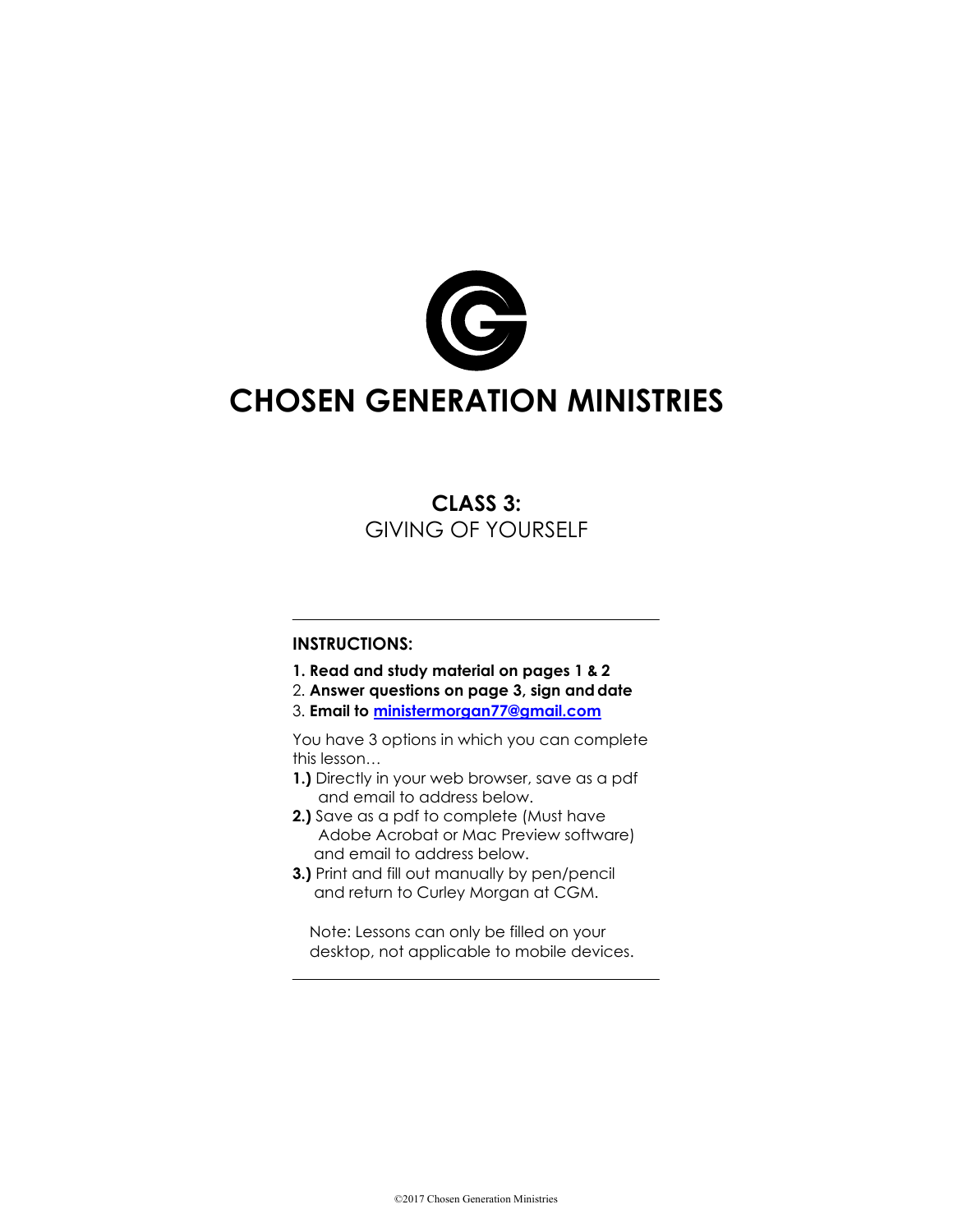## **CLASS THREE - GIVING OF YOURSELF**

"Just as you excel in everything else... in faith, in speech, in knowledge, in complete earnestness... see that you also excel in the grace of giving." *2 Corinthians 8:7*

#### **THREE AREAS OF GIVING**

#### **1 GIVE OF YOUR TIME**

Therefore be careful how you walk, not as unwise men but as wise, making the most of your time, because the days are evil. *Ephesians 5:15-16 NAS*

#### **2 GIVE OF YOUR TALENTS**

A spiritual gift is given to each of us so we can help each other. *1 Corinthians 12:7 NLT*

#### **3 GIVE OF YOUR TREASURES**

If your gift is... giving, give generously. *Romans 12:8 NLT* "Yes, you should tithe, and you shouldn't leave the more important things undone either." *Matthew 23:23*

### **SEVEN BENEFITS OF GIVING**

#### **1 GIVING MAKES ME BECOME LIKE GOD.**

"God so loved the world that He gave his only Son..." *John 3:16*

#### **2 GIVING DRAWS ME CLOSER TO GOD.**

"Where your treasure is, there your heart is also." *Matthew 6:21*

#### **3 GIVING IS THE ANTIDOTE TO MATERIALISM.**

"Command those who are rich in this present world not to be arrogant nor to put hope in wealth, which is so uncertain, but to put their hope in God, who richly provides us with everything for our enjoyment. Command them to be generous and willing to share. In this way they may take hold of the life that is truly Life!" *1 Timothy 6:17-19*

#### **4 GIVING STRENGTHENS MY FAITH.**

"Trust in the Lord with all your heart and lean not on your own understanding. Honor the Lord by giving him the first part of your income, and he will fill your barns to overflowing." *Proverbs 3:5, 9* "Give and it will be given to you ... For with the measure you use, it will be measured back to you." *Luke 6:38*

#### **5 GIVING IS AN INVESTMENT IN ETERNITY.**

"...Give happily to those in need, and always be ready to share whatever God has given you. By doing this, you will be storing up real treasure for yourselves in heaven; it is the only safe investment for eternity." *1 Timothy 6:18-19 LB*

#### **6 GIVING BLESSES ME IN RETURN.**

"A generous man himself will be blessed." *Proverbs 22:9*

#### **7 GIVING MAKES ME HAPPY.**

(Jesus) "There is more happiness in giving than in receiving." *Acts 20:35 LB*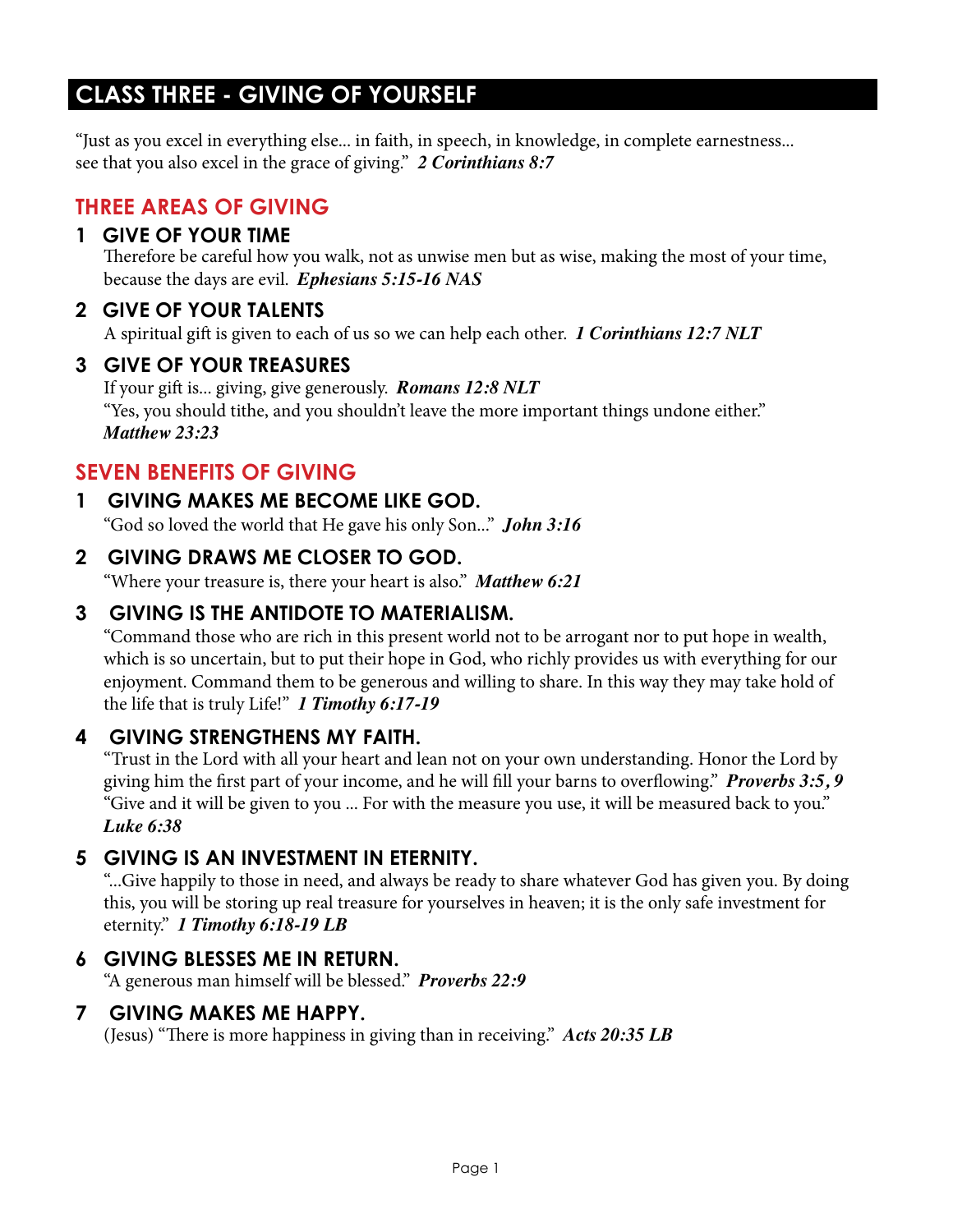### **CLASS THREE - GIVING OF YOURSELF** *(Continued)*

#### **GIVING WITH THE RIGHT ATTITUDES**

#### **1 GIVE WILLINGLY.**

"For if the willingness is there, your gift is acceptable according to what you have, not according to what you don't have." *2 Corinthians 9:12*

"Each one should give what he has decided in his heart to give, not reluctantly or under pressure... *1 Corinthians 9:7a*

#### **2 GIVE CHEERFULLY.**

"...for God loves a cheerful giver!" *2 Corinthians 9:7b*

#### **3 GIVE SACRIFICIALLY.**

"They gave as much as they were able, and even beyond their ability. Entirely on their own, they urgently pleaded with us for the privilege of sharing in this service ..." *2 Corinthians 8:3-4* 

#### **4 GIVE EXPECTANTLY.**

"Remember this: Whoever sows sparingly will also reap sparingly; and whoever sows generously will reap generously." *2 Corinthians 9:6*

"...THEY FIRST GAVE THEMSELVES TO THE LORD ..."